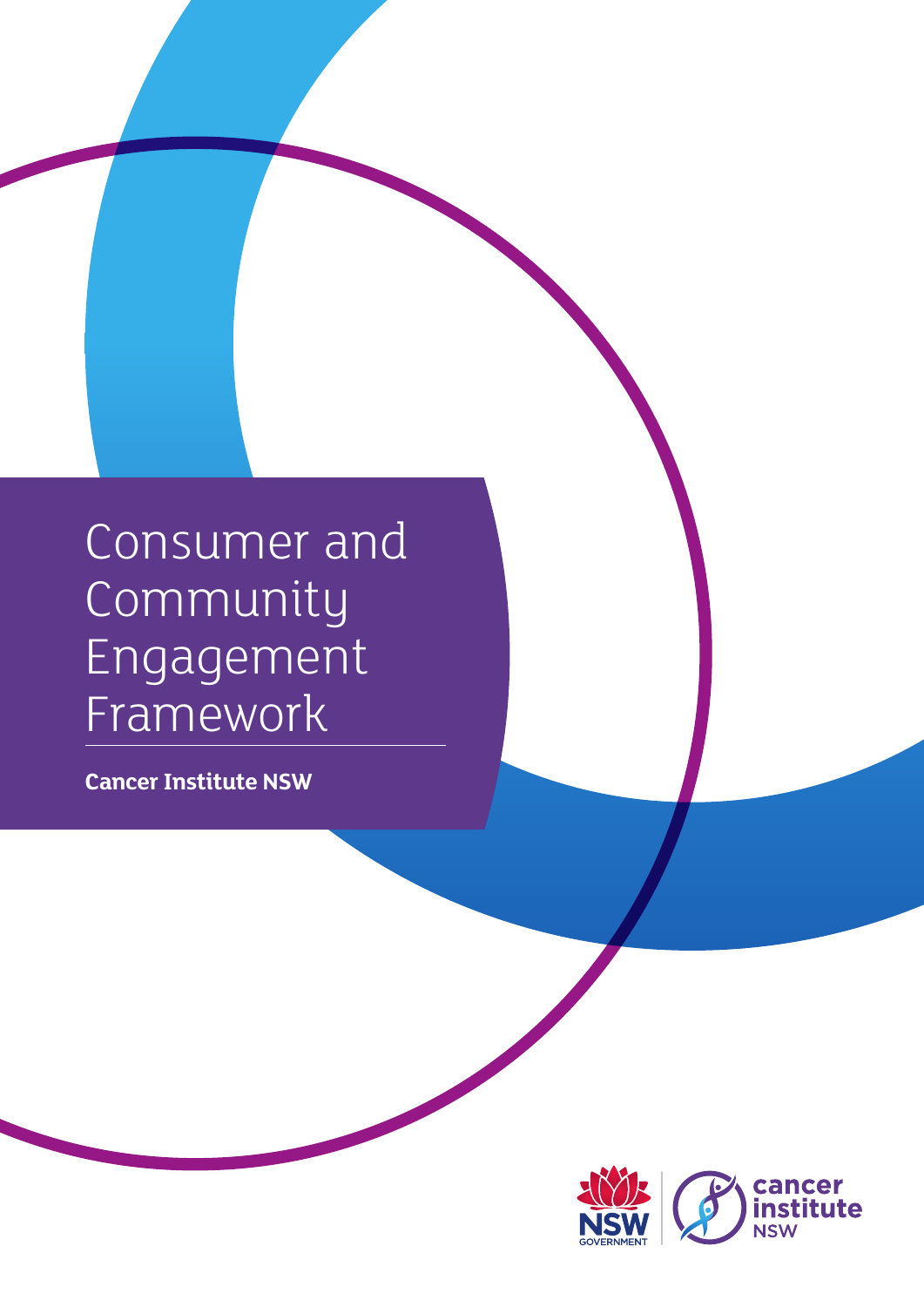#### Consumer and Community Engagement Framework

#### **Published by:**

Cancer Institute NSW, Australian Technology Park, Level 9, 8 Central Avenue, Eveleigh, NSW 2015

SHPN: (CI) 150043 Publication date: January 2015

#### **CONTACT DETAILS**

**Postal address** PO Box 41 Alexandria, NSW 1435

**Telephone** (02) 8374 5600

**Website** www.cancerinstitute.org.au

**Email**

information@cancerinstitute.org.au

*Emails sent to this address are forwarded to the appropriate person for action.*

## **COPYRIGHT**

© Cancer Institute NSW 2015.

This work is copyright. It may be reproduced in whole or part for study or training purposes, subject to the inclusion of acknowledgement of the source. It may not be reproduced for commercial usage or sale. Reproduction for purposes other than those indicated above requires written permission from the Cancer Institute NSW.

#### The Cancer Institute NSW is Australia's first statewide government cancer control agency, established under the *Cancer Institute (NSW) Act 2003* to lessen the impact of cancer.

Cancer touches the lives of everyone in our community. The Institute's vision is to end cancers as we know them, by keeping as many people off the cancer journey as possible, and by improving health outcomes for those affected by cancer across the state.

Guided by the objectives outlined in the *NSW Cancer Plan 2011–2015* , the Cancer Institute NSW works across the full spectrum of cancer control to:

- reduce the incidence of cancer
- improve survival from cancer
- improve the quality of life of people affected by cancer
- be a source of expertise on cancer control for the NSW Government, health service providers, medical researchers, and the general community.

The Institute works to achieve this by coordinating priorities, resources and efforts among all individuals, organisations and governments involved in cancer control in NSW.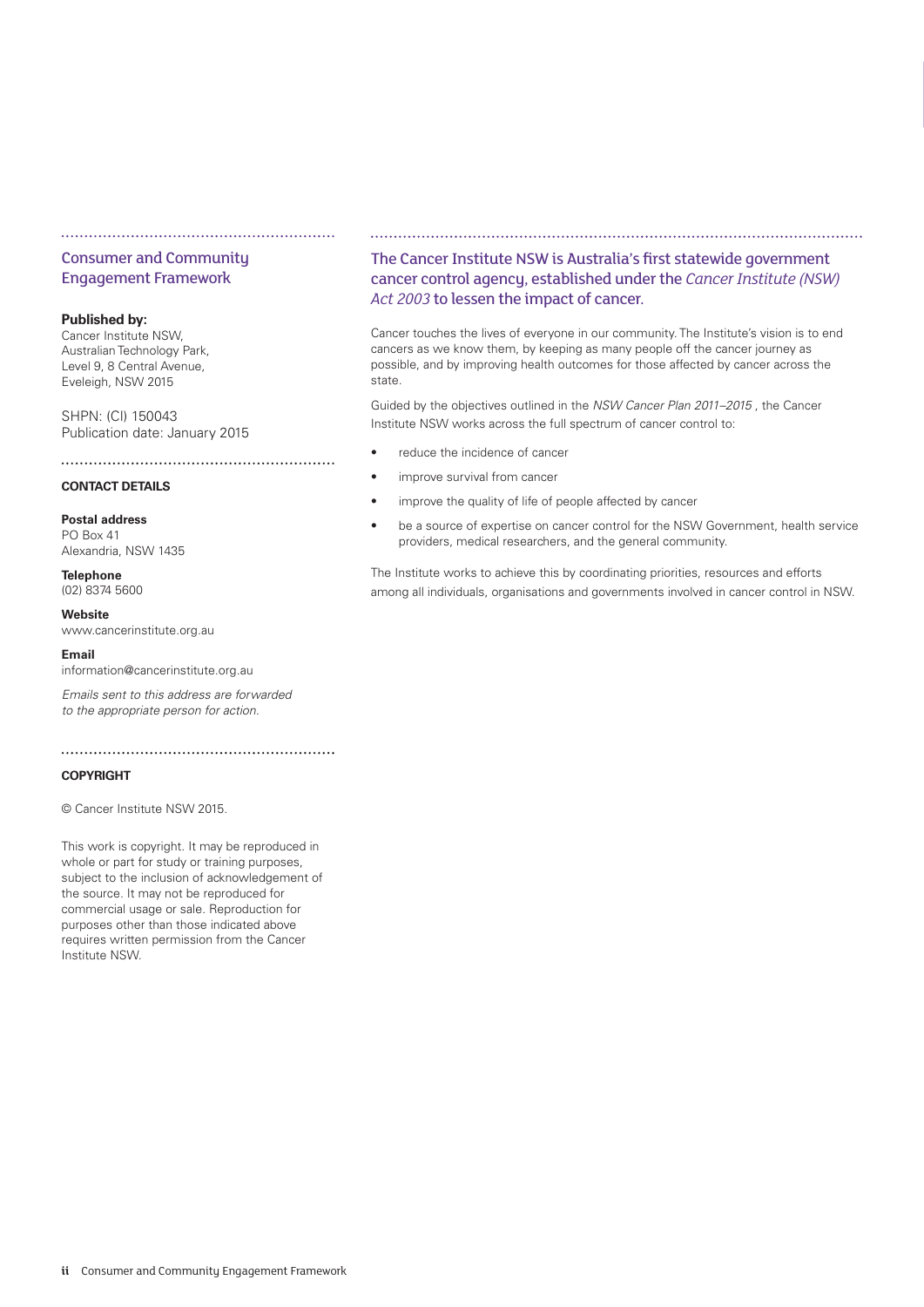## Consumer involvement in cancer control

### **Introduction**

The National Framework for Consumer Involvement in Cancer Control<sup>1</sup> defines 'consumer' and 'community' as follows:

- Consumer: a person affected by cancer as a patient, survivor, carer or family member, or a consumer organisation representing the views of consumers. For the Cancer Institute NSW, this definition also includes individuals at risk of a cancer diagnosis.
- Community: a group of people sharing a common interest (e.g. cultural, social, political, health or economic interests), but not necessarily a particular geographic association.

Figure 1 below defines the elements for effective consumer involvement, as outlined in the *National Framework for Consumer Involvement in Cancer Control.*



**Figure 1: Elements for effective consumer involvement in cancer control**

1.Cancer Australia and Cancer Voices Australia: National Framework for Consumer Involvement in Cancer Control. Cancer Australia, Canberra, ACT, 2011. [http://canceraustralia.gov.au/sites/default/files/publications/national\\_consumer\\_](http://canceraustralia.gov.au/sites/default/files/publications/national_consumer_framework_web_504af020f2184.pdf) [framework\\_web\\_504af020f2184.pdf](http://canceraustralia.gov.au/sites/default/files/publications/national_consumer_framework_web_504af020f2184.pdf)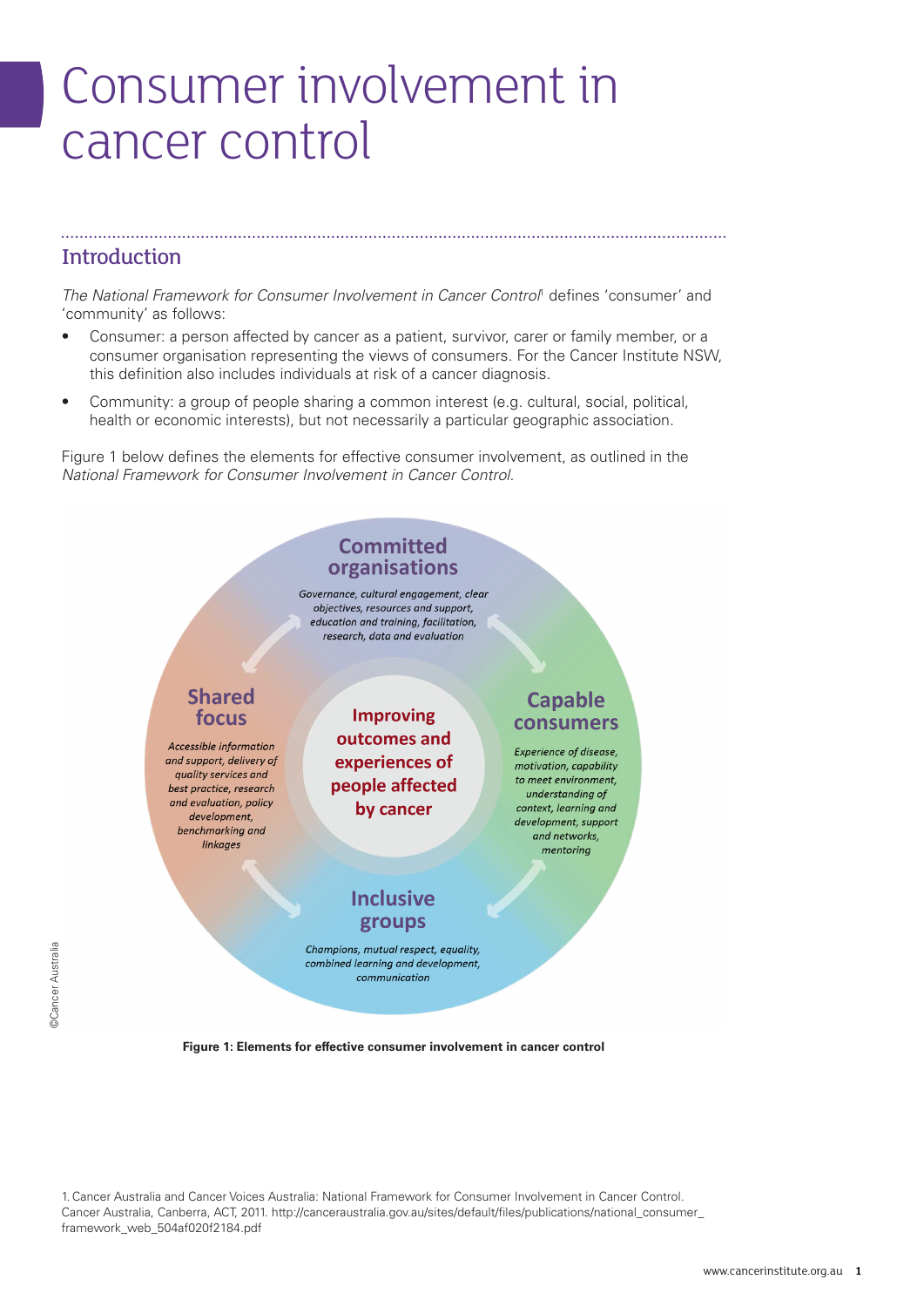

## Why do we need a Consumer and Community Engagement Framework?

The Cancer Institute NSW is committed to engaging with the NSW community and consumers of cancer services to ensure its programs best meet the needs of people affected by, or at risk of, cancer. To date, the Cancer Institute NSW has primarily engaged consumers and the community through facilitating consumer membership on key Institute committees.

The Cancer Institute NSW is responsible for supporting health services, in both primary and acute care; enhancing the prevention and early detection of cancer; fostering quality cancer services; and attracting and promoting cutting-edge cancer research.

The objectives of the *NSW Cancer Plan 2011–2015* underpin all of the activities the Institute undertakes to fulfil its role. It is only through regular dialogue with consumers and communities that the Institute can be assured it is conducting those activities effectively to achieve optimal outcomes.

The Cancer Institute NSW Consumer and Community Engagement Framework sets out how the organisation will:

- understand the experiences of consumers as they interact with health services
- understand the community's expectations of cancer control
- facilitate mechanisms for consumers to be involved in the development of cancer control programs and services
- ensure consumer engagement takes into account the diversity of people at risk of, and affected by, cancer.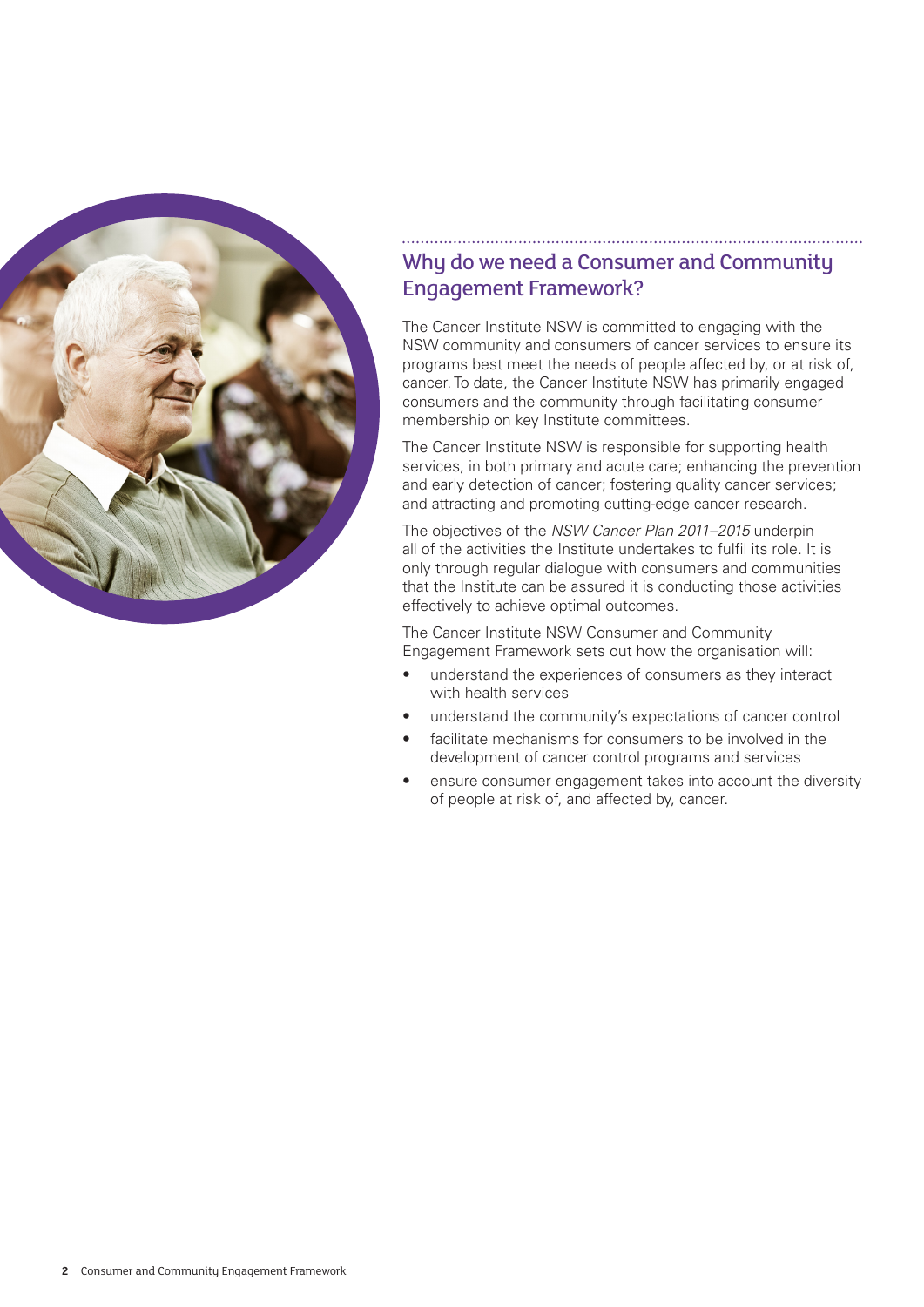# Framework objectives

## Development of the Cancer Institute NSW Consumer and Community Engagement Framework

The Cancer Institute NSW is committed to applying the *National Framework for Consumer Involvement in Cancer Control* to its work (in ways that are relevant to a cancer control organisation), and we are committed to encouraging enhanced consumer and community involvement across cancer services in NSW.

The Institute's Consumer and Community Engagement Framework (the Framework) aims to ensure that, through effective engagement, our dialogue:

- reflects the diversity of people in NSW, including those who experience poorer health outcomes
- supports consumers and communities to meaningfully participate across the organisation
- provides meaningful information about the patient experience to NSW cancer services
- reflects ongoing learning from, and improve to, the organisation's engagement activities.

Accordingly, the Cancer Institute NSW consulted with a range of consumers and community groups to inform the development of the Framework.

## Key objectives under this Framework

• Expand and broaden consumer and community networks involved with the Cancer Institute NSW.

- Provide ongoing communication and support to consumer networks.
- Inform consumers of the role of the organisation and consumer participation.
- Engage in continuous improvement through evaluation and monitoring in consultation with consumers and community networks.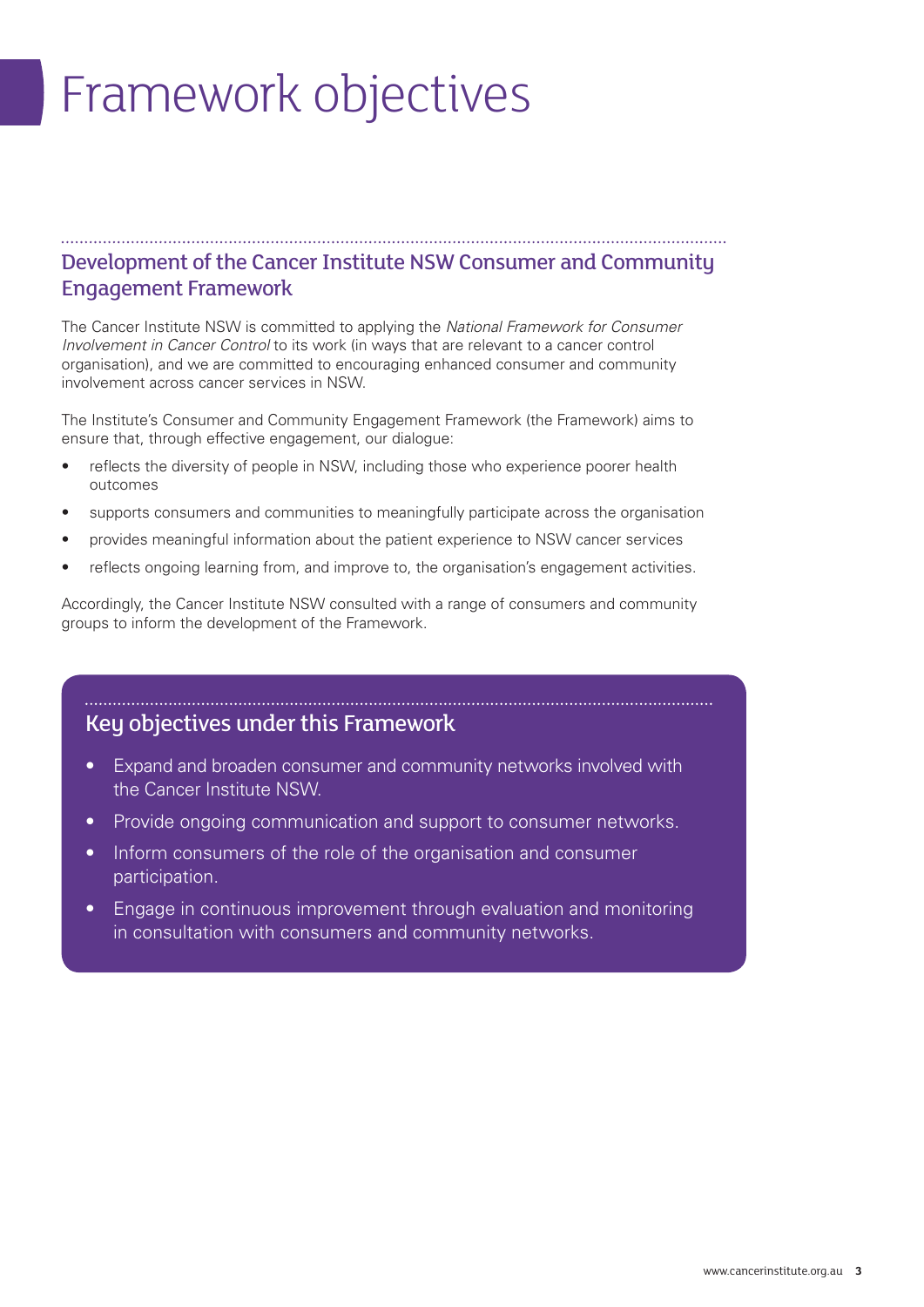# Framework implementation

### Consumer and community capability

While there are many examples of successful consumer engagement across the Cancer Institute NSW, implementing the Framework aims to move this beyond 'committee representation' to incorporate the five levels of participation outlined in the *National Framework for Consumer Involvement in Cancer Control*.

The experience of consumers will vary depending on their level of involvement. To achieve the objectives of the Framework, the Cancer Institute NSW will consider its program areas and match capability requirements with consumer capabilities.

Figure 2 (on page 5) illustrates how the Cancer Institute NSW will adapt the *National Framework for Consumer Involvement in Cancer Control* as a cancer control organisation, and outlines examples of activities the organisation will engage in under the Framework.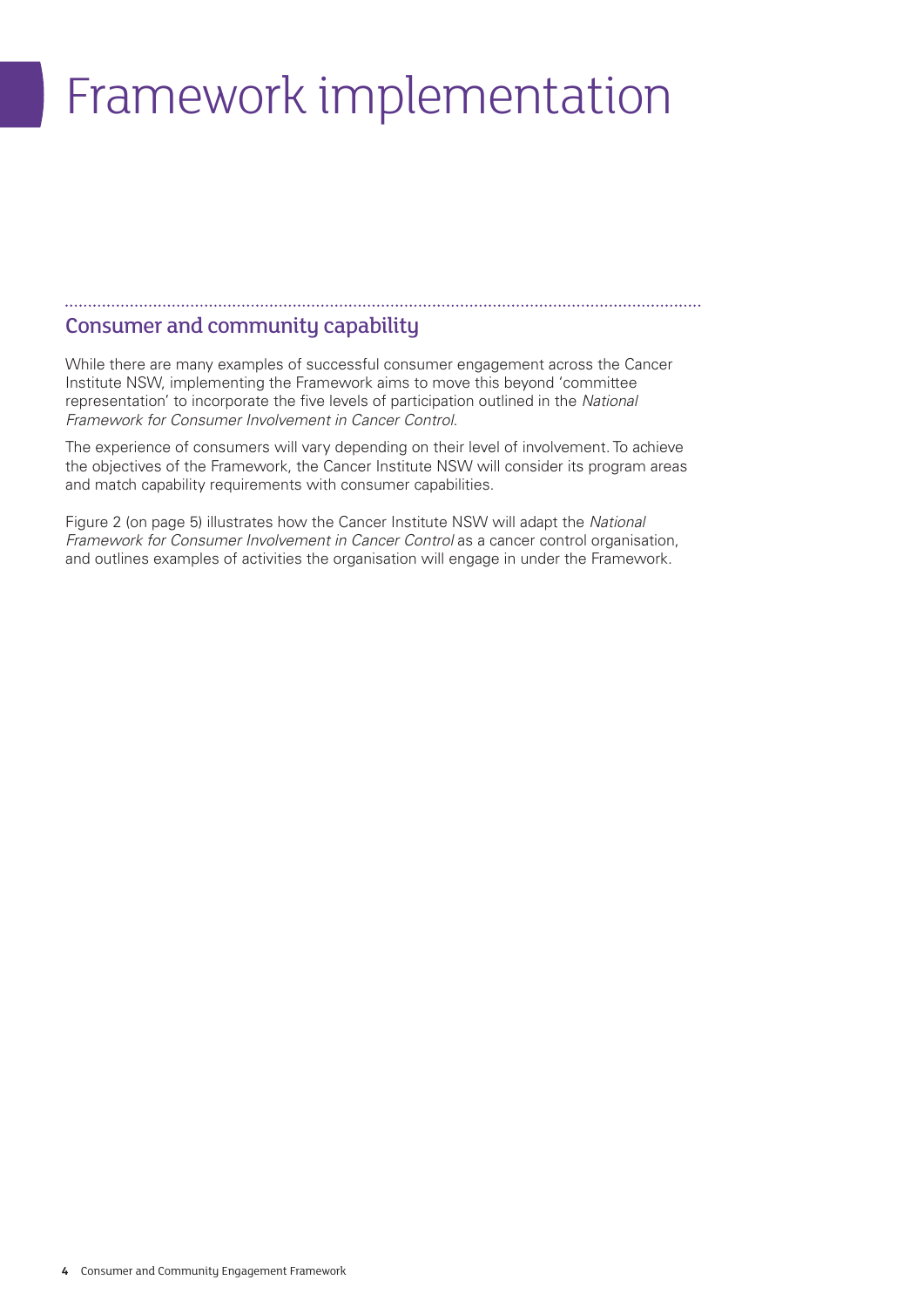#### **Application of the** *National Framework for Consumer Involvement in Cancer Control*

#### **Example activities within the Cancer Institute NSW Framework**